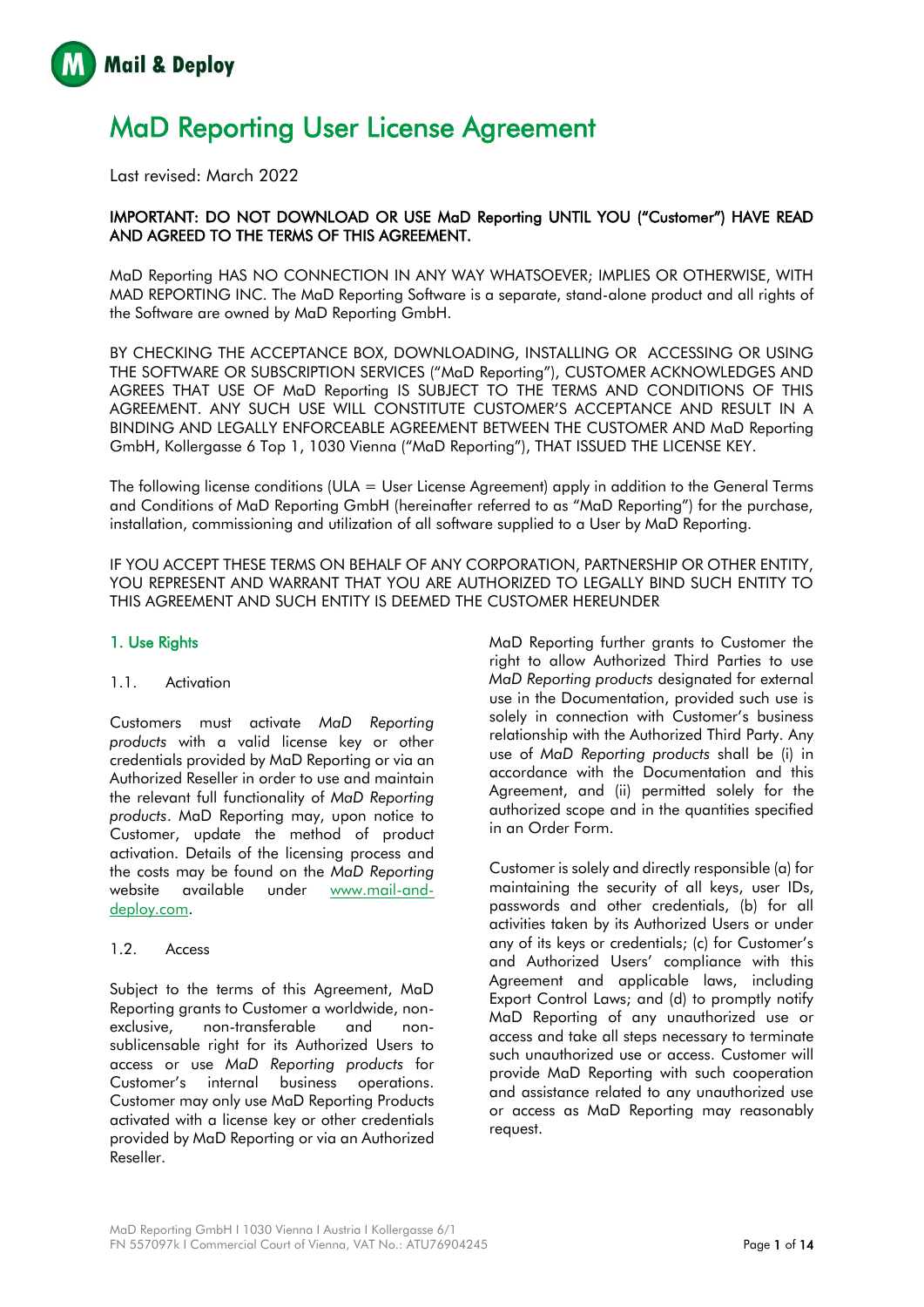

#### 1.3. Use Restrictions

Except as expressly permitted by this Agreement, Customer will not, nor permit or authorize anyone to:

1.3.1. distribute, convey, lend, lease, share, sell, transfer, sublicense, rent, or time share any of the *MaD Reporting products*, or any of its components or product keys, or permit third parties to download or install any Software;

1.3.2. copy, decompile, disassemble or reverse engineer or otherwise attempt to extract or derive the source code or any methods, algorithms or procedures from the *MaD Reporting products*, or modify, adapt, translate or create derivative works based upon the *MaD Reporting products*, except as otherwise expressly permitted by applicable law;

1.3.3. alter or circumvent any product, key or license restrictions, or transfer or reassign a named user license or entitlement, in such a manner that enables Customer to exceed purchased quantities, defeat any use restrictions, or allows multiple users to share such entitlement to exceed purchased quantities;

1.3.4. use, offer, embed, or otherwise exploit *MaD Reporting products*, whether or not for a fee, in any managed service provider (MSP) offering; platform as a service (PaaS or iPaaS) offering; service bureau; or other similar product or offer, including offering standalone *MaD Reporting products* as a hosted service;

1.3.5. use *MaD Reporting products* if Customer is a competitor, or use *MaD Reporting products* in any manner that competes with MaD Reporting, including but not limited to, benchmarking, collecting and publishing data or analysis relating to the performance of MaD Reporting Products, or developing or marketing a product that is competitive with any MaD Reporting Products or service;

1.3.6. use the MaD Reporting Products in any manner or for any purpose that infringes, misappropriates or otherwise violates any intellectual property right or other right of any third party or that violates any applicable law; or

1.3.7. interfere with or disrupt the integrity, operation, or performance of the MaD Reporting Products or interfere with the use or enjoyment of it by others

### 1.4. MaD Reporting Marks.

For so long as Customer has the right to access and use MaD Reporting Products, MaD Reporting grants to Customer a non-exclusive, non-transferable and limited right to use the MaD Reporting Marks for the sole purpose of promoting any permitted use of MaD Reporting Products. Any use of MaD Reporting Marks must be in compliance with the MaD Reporting Branding Guidelines available at [info@mail](mailto:info@mail-and-deploy.com)[and-deploy.com.](mailto:info@mail-and-deploy.com)

Customer may not remove or obscure any copyright, trademark or other proprietary notice displayed or included in the MaD Reporting Products.

## 2. Support & Services

2.1. Support and maintenance provided by MaD Reporting for MaD Reporting Products ("Support") will be made available to Customer for the term subscribed by Customer ("Support Term") subject to Customer's timely payment of the applicable Support fees or subscription fees.

2.2. Support is included with paid subscriptions of MaD Reporting Products. For all paid MaD Reporting Software other than Software subscriptions, the Customer is required to purchase Support with its initial Software purchase for a minimum twelve-month period ("Initial Support Period"). If the maintenance contract is cancelled and MaD Reporting does not work anymore, MaD Reporting will not be entitled to support the Customer for free.

2.3. MaD Reporting will provide e-mail support only, limited to what is considered as reasonably necessary to answer any queries or concerns the Customer has in relation to the Software. MaD Reporting will endeavour to respond to the request as quickly as possible but cannot guarantee to provide a response within a specific period of time. In the event that e-mail support is not the appropriate way to solve an upcoming software error, MaD Reporting will get in touch with the Customer via telephone or also via remote access. This will be announced separately to the Customer.

2.4. Where Customer receives Support from an Authorized Reseller, such Support will be provided pursuant to a separate written agreement between Customer and the Authorized Reseller. MaD Reporting will only provide e-mail support in certain limited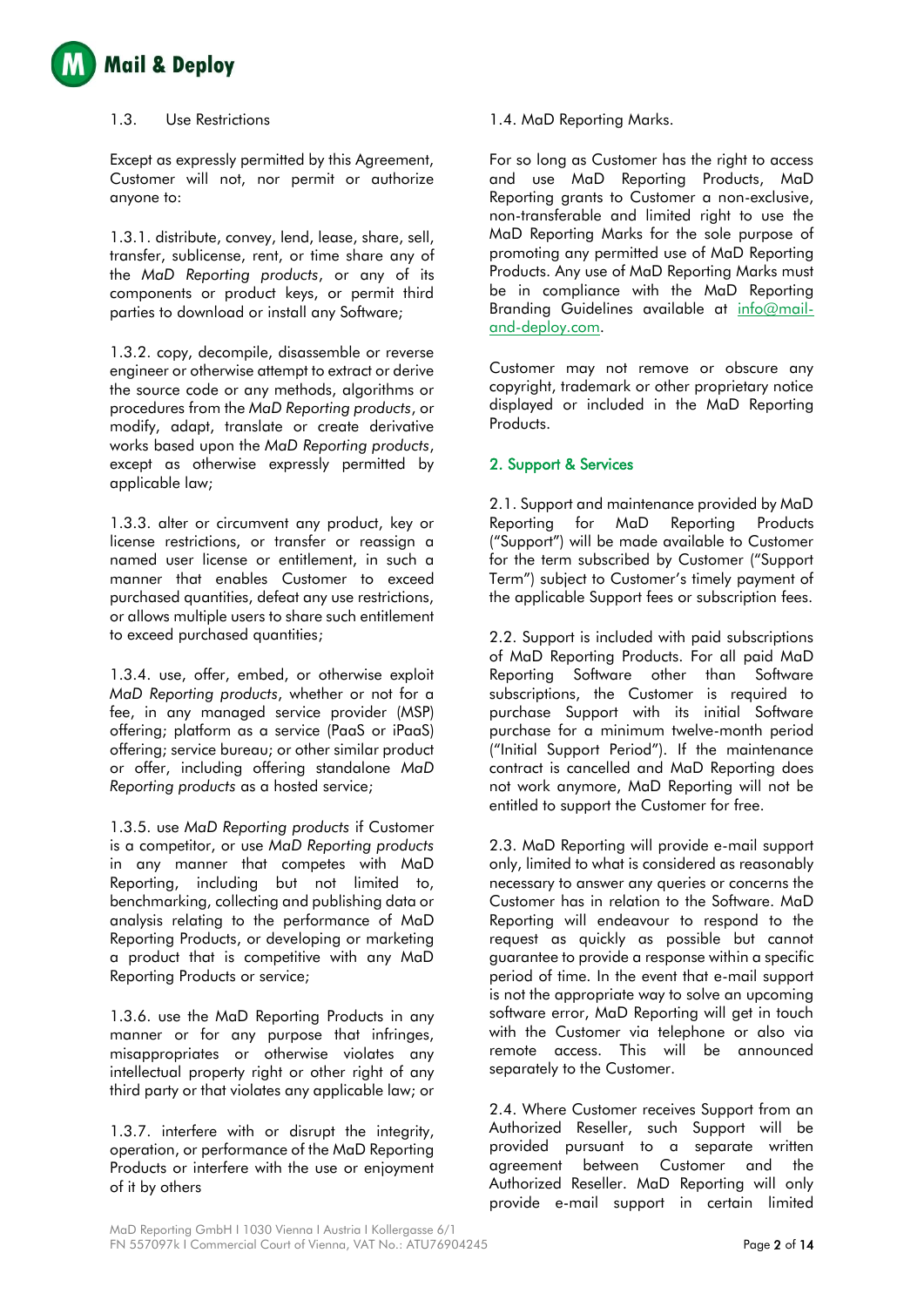

circumstances for so long as the Customer is in possession of a valid License Key for the individual particular Software installation and where the Authorized Reseller cannot provide support.

The Authorized Reseller will be responsible for providing first-line support and MaD Reporting takes no responsibility for the reseller's obligations in this regard. Customer agrees and undertakes not to bring any claim against MaD Reporting or otherwise hold MaD Reporting responsible in relation to the support that the Authorized Reseller is obliged to provide.

2.5. MaD Reporting may provide Consulting or Education Services to Customer in accordance with this Agreement, any applicable product descriptions and pursuant to an Order Form or a written Statement of Work.

2.6. Consulting and Education Warranty. MaD Reporting warrants that Consulting Services and Education Services will be performed using reasonable care and skill consistent with generally accepted industry standards. For any claimed breach of this warranty, Customer must notify MaD Reporting of the warranty claim within thirty (30) days of Customer's receipt of the applicable Consulting Services or Education Services. Customer's exclusive remedy and MaD Reporting's sole liability with regard to any breach of this warranty will be, at MaD Reporting's option and expense, to either: (i) reperform the non-conforming Consulting Services or Education Services; or (ii) refund to Customer the fees paid for the non-conforming Consulting Services or Education Services. Customer shall provide reasonable assistance to MaD Reporting in support of its efforts to furnish a remedy for any breach of this warranty.

# 3 Payment

# 3.1. Payment methods.

Details of prices for MaD Reporting Products & services and the procedures for payment are displayed on the MaD Reporting website available under [www.mail-and-deploy.com.](http://www.mail-and-deploy.com/) The preferred method of payment is through bank transfer. If the Customer wishes to pay by other means, please contact the MaD Reporting team at info@mail-and-deploy.com. A License Key will only be released or access will be granted when full payment has been cleared. The customer undertakes that all details provided to

MaD Reporting for the purpose of obtaining a License of MaD Reporting Products will be correct. MaD Reporting reserves the right to obtain validation of the Customer's payment details before agreeing to license MaD Reporting Products & Services.

3.2. Purchase/subscription through Authorized Reseller.

In case Customer purchases/subscribes the MaD Reporting Products & Services through one of MaD Reporting's Authorized Resellers: (i) Customer will be required to abide by the reseller's payment terms; a License Key to unlock MaD Reporting Products & Services will only be released once the reseller has provided MaD Reporting with Customer's particulars and MaD Reporting has approved them; and (ii) Customer shall indemnify MaD Reporting and keep MaD Reporting fully and effectively indemnified against any and all losses claims, damages costs, expenses liabilities and demands proceedings and actions which Customer may sustain or incur or which may be brought or established by Customer in relation to or by reason of any claim or allegation that the reseller is in breach of any obligation to the Customer under its agreement to sell MaD Reporting Products and which are not due to MaD Reporting's negligence recklessness or willful misconduct or any breach of MaD Reporting's obligations under this License.

## 3.3. Acceptance.

MaD Reporting is entitled to refuse any order placed by the Customer. If an order is accepted, MaD Reporting will confirm acceptance by emailing the Customer directly or via MaD Reporting's Authorized Resellers the License Key and a link to a portal from where MaD Reporting Products can be downloaded. Making the License Key available in this way constitutes the performance of MaD Reporting's services.

## 3.4. Fees.

Customer shall pay any fees due in accordance with the payment terms set forth in the Order Form or Statement of Work. Fees are not subject to any right of offset or suspension and all payments shall be non-cancelable, nonrefundable and non-creditable, except as otherwise expressly provided in this Agreement.

Fees for Consulting or Education Services are exclusive of travel costs and other expenses. Fees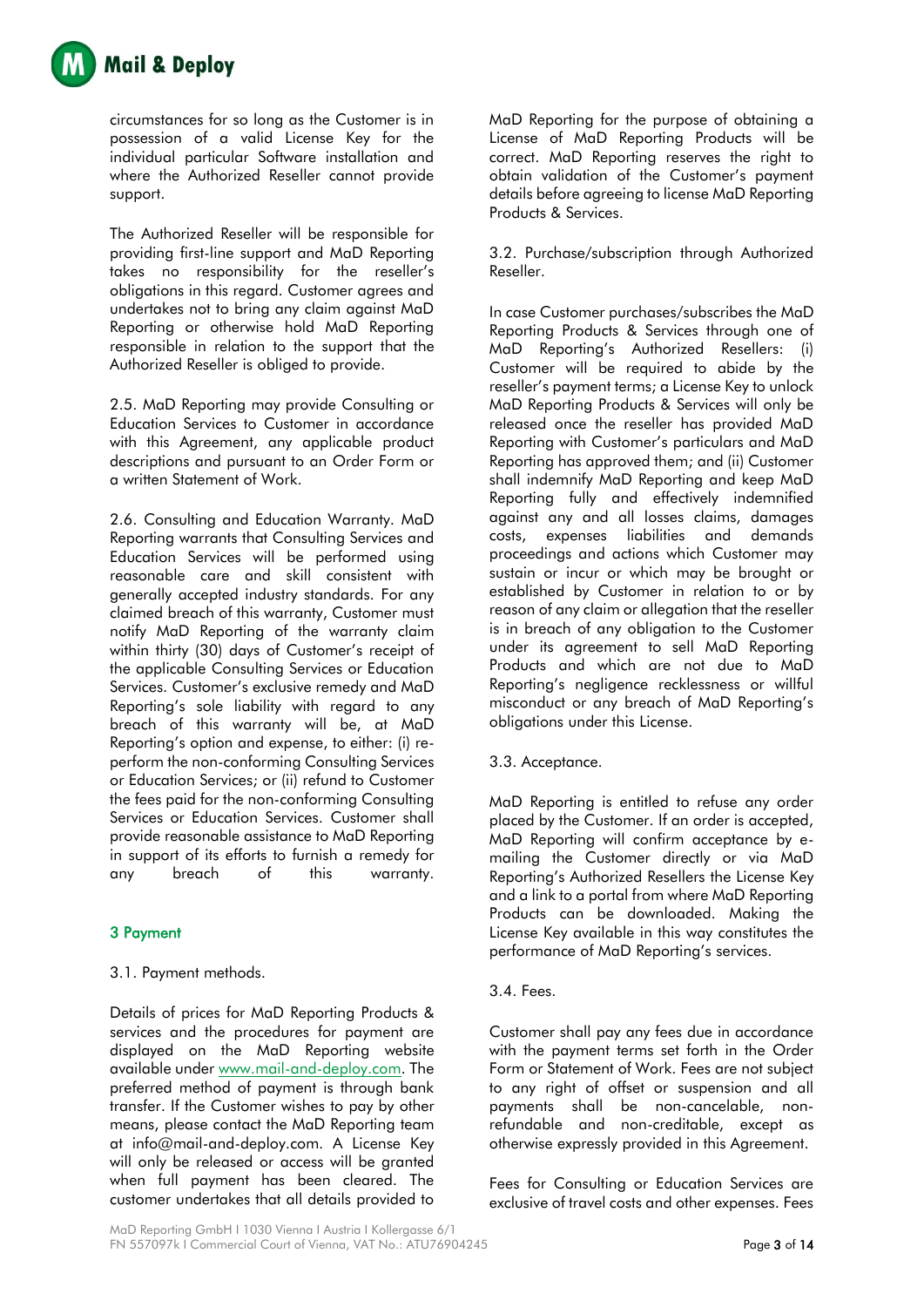

for Support are payable in advance. If applicable, fees for Support and subscriptions may be prorated to the next billing period. Any proration will not excuse Customer's payment obligation for the remainder of the Initial Support Period.

### 3.5. Taxes.

Fees do not include sales, use, withholding, value-added or other taxes or duties. Customer agrees to pay all applicable taxes, public fees, duties, deductions or withholdings for which MaD Reporting is required to pay or account, exclusive of any tax on MaD Reporting's income. Customer shall directly pay any such taxes or duties assessed against it unless Customer provides MaD Reporting in a timely manner with a valid certificate of exemption or other evidence that items are not taxable.

3.6. Billing Information. Customer agrees to provide MaD Reporting with accurate, timely and complete payment and invoicing information, including current contact information and VAT, GST or other similar tax identification numbers.

## 4. Updates and Upgrades

*"Update"* means, if and when available, any Error corrections, fixes, workarounds or other maintenance releases to the Software provided by MaD Reporting to Customer.

*"Upgrade"* means, if and when available, new releases or versions of the Software, that materially improve the functionality of, or add material functional capabilities to the Software. That are any modifications, enhancements, revisions thereto of major impact which is indicated in the numbering as a new version (e.g. Upgrade from version 2.1. to version 3.0). Classification of such modification as an Upgrade is at MaD Reporting's sole discretion and include a separate charge. According to our policy, previous investments are taken into account and, if necessary, only the difference must be paid. This means that an existing customer receives an upgrade, which corresponds to his old version of MaD Reporting Products (with all parallelization and the number of recipients).

In order to upgrade or update the Software, a valid license to use the previous version of the Software is required. "Previous version" means a former version of MaD Reporting Products to which an upgrade/update is made to the most recent version, and a former version of MaD Reporting Products with limited features to which more features or Extensions are added. If the license to the previous version of Software is transferred to another person or entity, no upgrades or updates will be made to it.

In case of an upgrade or update from a previous version of MaD Reporting Products to a more recent version, the license to use the previous version of the respective MaD Reporting Products edition will immediately expire and be replaced by the license to use MaD Reporting Products. The restriction on transfer described above will then apply to all products of MaD Reporting. Updates to the Software will be downloaded automatically. You may opt-out of these automatic downloads by unticking the appropriate box in your preferences.

## 5. Limitation of Liability

5.1. MaD Reporting shall be liable only up to the amount of damages as typically foreseeable at the time of entering into the purchase agreement in respect of damages caused by a slightly negligent breach of a material contractual obligation (i.e. a contractual obligation the fulfilment of which is essential for the proper execution of this Agreement, the breach of which endangers the purpose of this Agreement and on the fulfilment of which the Customer regularly relies).

5.2. MaD Reporting shall not be liable for damages caused by a slightly negligent breach of a non-material contractual obligation. The aforesaid limitation of liability shall not apply to any mandatory statutory liability, in particular to liability under the Austrian Product Liability Act, liability for assuming a specific guarantee, liability for damages caused by willful misconduct or gross negligence, or any kind of willfully or negligently caused personal injuries, death or damages to health.

5.3. Customer shall take all reasonable measures to avoid and reduce damages, in particular, to make back-up copies of data on a regular basis and to carry out security checks for the purpose of defending or detecting viruses and other disruptive programs within Customer's IT system.

5.4. Regardless of the grounds giving rise to liability, MaD Reporting shall not be liable for indirect and/or consequential damages,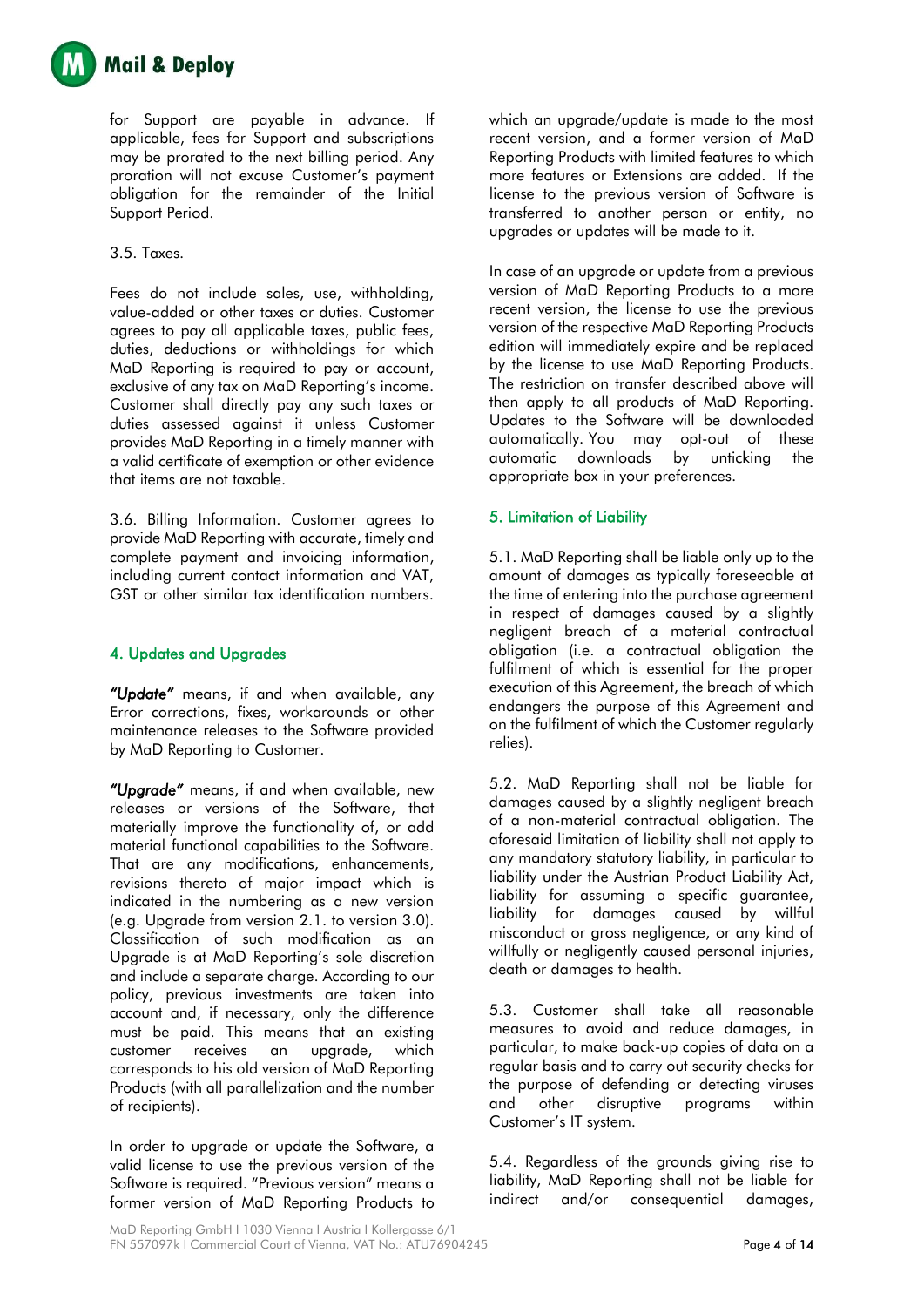

including loss of profits or interest, unless such damage has been caused by MaD Reporting's willful misconduct or gross negligence.

5.5. To the extent MaD Reporting's liability is limited or excluded, the same shall apply in respect of any personal liability of MaD Reporting's legal representatives, employees, suppliers, resellers and vicarious agents.

5.6. For customers with perpetual licenses, only the right to receive Support will end upon termination of the Agreement.

5.7. No Third-Party Beneficiaries – The warranties and other obligations of MaD Reporting under this Agreement run only to, and for the sole benefit of Customer, notwithstanding any rights of Authorized Third Parties to access or use the Software. Except as otherwise mandated by applicable law, no person or entity will be considered a third-party beneficiary of this Agreement otherwise entitled to receive or enforce any rights or remedies in relation to this Agreement.

## 6. Intellectual Property Rights and Infringement Indemnification

## 6.1. Ownership.

Customer retains all rights, title and interest in and to its proprietary data ("Customer Data") which may be used with MaD Reporting Products, including all data that Customer elects to integrate into MaD Reporting Products or to display within a dashboard created with the Software. MaD Reporting retains all rights, title and interest in and to MaD Reporting Products and if applicable, all deliverables resulting from the performance of Consulting Services, including all know-how, methodologies, designs and improvements to MaD Reporting Products, but excluding any Customer Data incorporated into any such deliverable. MaD Reporting hereby grants Customer a non-exclusive license to use any deliverables or work product that are the result of any Consulting Services in connection with Customer's authorized use of MaD Reporting Products.

## 6.2. Retention of Rights.

MaD Reporting provided hereunder are licensed, not sold. No title or ownership of any proprietary or other rights related to MaD Reporting Products is transferred or sold to Customer or any Authorized User pursuant to this Agreement. All intellectual property rights not explicitly granted to Customer are reserved and MaD Reporting, its affiliates, and their respective suppliers or licensors where applicable, reserve and retain all right, title and interest in and to MaD Reporting Products and all intellectual property rights embodied therein, as well as all MaD Reporting Marks. Customer is not obligated to provide MaD Reporting with any suggestions or feedback about MaD Reporting, but if the Customer elects to do so, MaD Reporting may use and modify this feedback for any purpose, including developing and improving MaD Reporting, without any liability, restriction, or payment to Customer.

6.3. Indemnification.

MaD Reporting shall defend, indemnify and hold Customer and its directors, officers, employees, agents, and permitted successors and assigns harmless from any damages and costs awarded against Customer and its directors, officers, employees, agents, successors and assigns as a result of a third party claim that the Software, as delivered by MaD Reporting, infringes upon any third-party copyright, trademark or a patent ("IP Claim"). Customer shall defend, indemnify and hold MaD Reporting and its directors, managers, officers, employees, agents, resellers, licensors, affiliates, successors and assigns harmless against any third party claim, demand, suit or proceeding made or brought against MaD Reporting alleging that Customer's external use of MaD Reporting Products or use of Content with MaD Reporting Products infringes upon any third party rights, including any copyright, trademark or patent, or (ii) Customer's failure to comply with any Export Control Laws.

Each party's indemnification obligation is subject to: (i) prompt notification of a claim in writing to the indemnifying party; (ii) consent to allow the indemnifying party to have sole control of the defence and any related settlement negotiations; and (iii) provision of information, authority and assistance as necessary for the defence and settlement of the IP Claim or Customer Claim. The indemnifying Party shall not consent to enter into judgment or enter into any settlement that admits liability of the indemnified Party or provides for injunctive or other non-monetary relief affecting the indemnified Party, without the prior consent of the indemnified Party, which consent shall not be unreasonably withheld.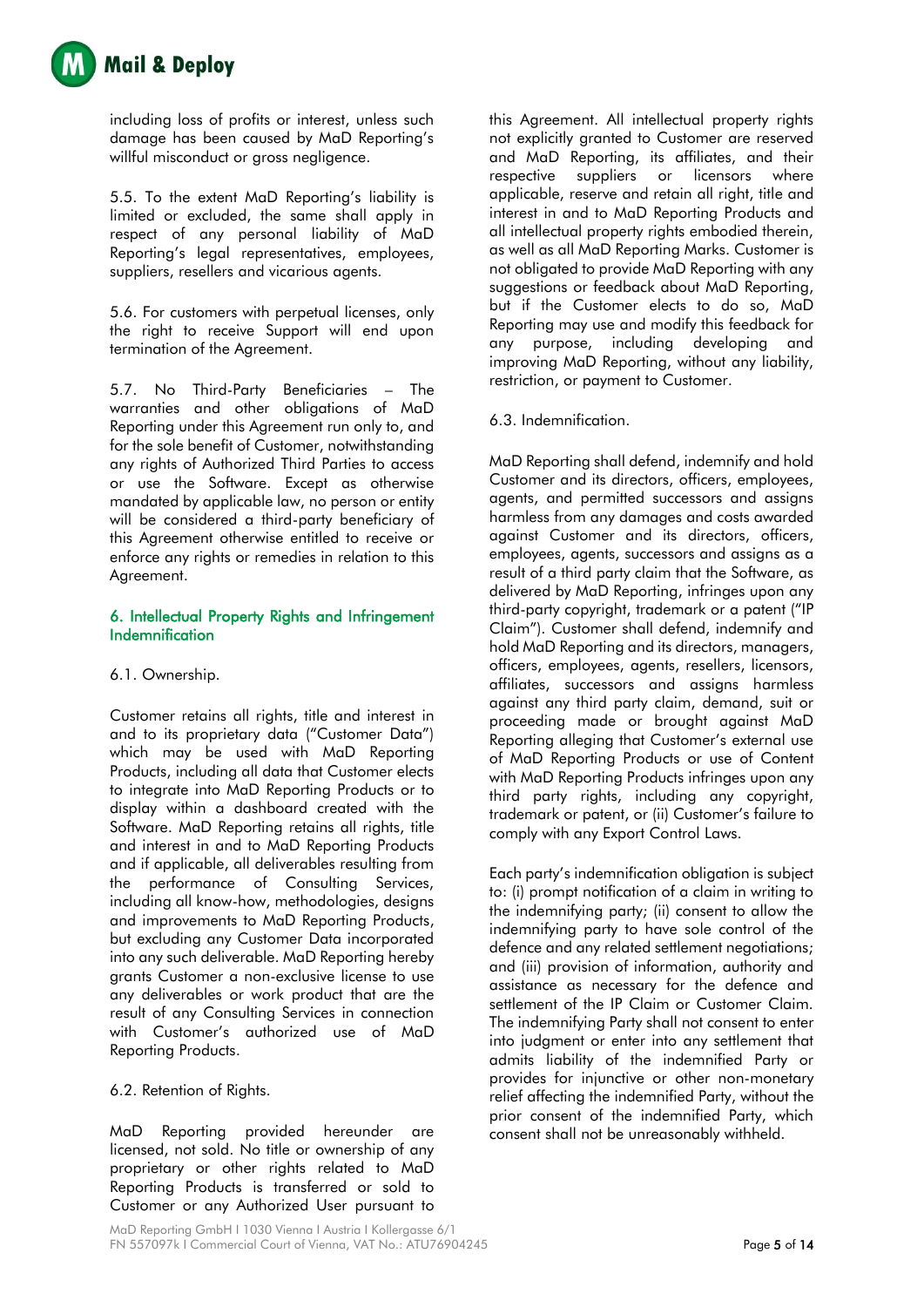

#### 6.4. Exceptions.

MaD Reporting will not be liable for any IP Claim arising from or based upon (i) any unauthorized use, reproduction or distribution of the Software; (ii) any modification or alteration of the Software without the prior written approval of MaD Reporting; (iii) use of the Software in combination with any other software, hardware, third-party data or other materials not provided by MaD Reporting or expressly authorized in the applicable Documentation;; (iv) use of a prior version of the Software, if the use of a newer version of the Software would have avoided such claim and such newer version is made available without charge; or (v) any Third Party Materials not used in accordance with the Documentation..

#### 6.5. Remedies.

If the Software becomes, or, in MaD Reporting's opinion, is likely to become, the subject of an IP Claim, MaD Reporting may, at its option and expense, either: (i) obtain the right for Customer to continue using the Software in accordance with this Agreement; (ii) replace or modify the Software so that it becomes non-infringing while retaining substantially similar functionality; or (iii) if neither of the foregoing remedies can be reasonably effected by MaD Reporting, terminate all rights to use the MaD Reporting Products (without need for a ruling by a court or arbitrator) and refund as applicable a pro-rata portion of prepaid subscription fees, or license fees amortized over three (3) years on a straightline basis, provided that such Software is returned to MaD Reporting promptly after the effective date of any such termination.

## 6.6. SOLE AND EXCLUSIVE REMEDY.

CUSTOMER'S STATUTORY CLAIMS FOR DAMAGES SHALL REMAIN UNAFFECTED, PROVIDED, HOWEVER; THAT ANY SUCH CLAIMS SHALL BE LIMITED BY THE LIMITATION OF LIABILITY AS SET FORTH HEREUNDER. THIS SECTION 6 STATES MaD Reporting's SOLE AND ENTIRE OBLIGATION AND LIABILITY, AND CUSTOMER'S AND ITS AFFILIATES' SOLE AND EXCLUSIVE RIGHT AND REMEDY, FOR INFRINGEMENT OR VIOLATION OF INTELLECTUAL PROPERTY RIGHTS

# 7. Confidentiality

Each Party will hold in confidence the other Party's Confidential Information and will not

disclose or use such Confidential Information except as necessary to exercise its express rights or perform its express obligations hereunder. Any Party's disclosure of the other Party's Confidential Information may be made only to those of its employees or consultants who need to know such information in connection herewith and who have agreed to maintain the Confidential Information as confidential as set forth herein.

Notwithstanding the foregoing, a Party may disclose the other Party's Confidential Information to the extent that it is required to be disclosed in accordance with an order or requirement of a court, administrative agency or other governmental bodies, provided that such Party, to the extent permitted by law, provides the other Party with prompt notice of such order or requirement in order that it may seek a protective order. Each Party's confidentiality obligations hereunder will continue for a period of three (3) years following any termination of this Agreement, provided, however, that each Party's obligations will survive and continue in effect thereafter with respect to and for so long as any Confidential Information continues to be a trade secret under applicable law. The Parties acknowledge and agree that MaD Reporting and all pricing information shall be treated as the Confidential Information of MaD Reporting. Customers will maintain reasonable access controls and system security to safeguard MaD Reporting from access or use by any unauthorized person.

## 8. Term and Termination

## 8.1. Term.

This Agreement shall become effective as of the date the Parties execute an Order Form referencing this Agreement or the date Customer is first provided with access to or use of MaD Reporting Products or Services and shall remain in effect until expiration or termination of all rights to use or receive any MaD Reporting Products or Services, which may be specified in any applicable Order Form.

Unless otherwise specified in a Statement of Work, either Party may terminate any Consulting Services for convenience upon thirty (30) days' prior written notice to the other Party.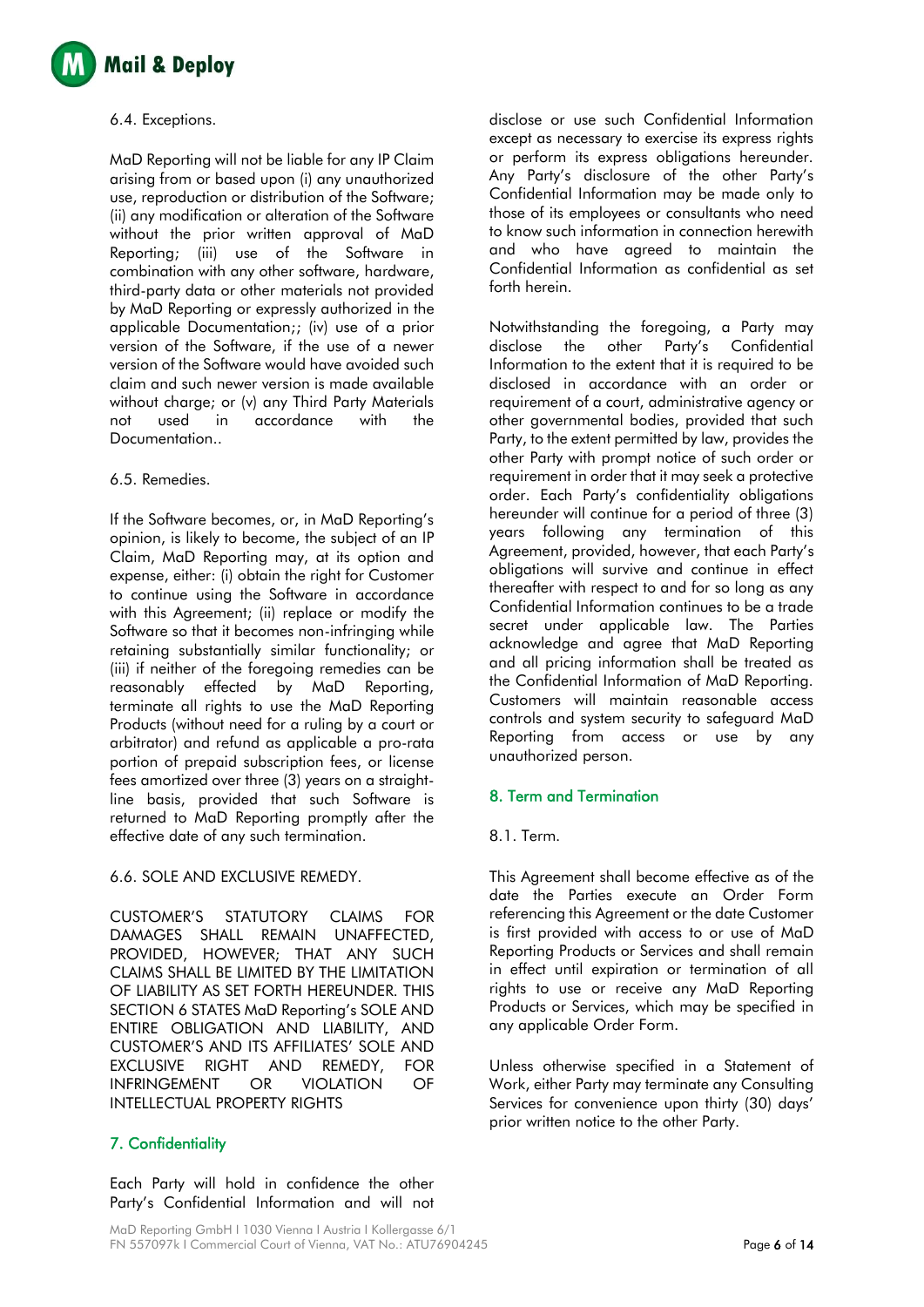

#### 8.1.1. Support.

Support shall automatically renew for additional annual Support Terms unless Customer provides MaD Reporting with written notice of nonrenewal at least ninety (90) days prior to the end of the then-current Support period. Support fees for any renewal period are subject to increase, provided (i) MaD Reporting notifies Customer of such fee increase at least one hundred and twenty (120) days prior to the end of the thencurrent Support Term; and (ii) the increase does not exceed the current inflation rate of the market plus five per cent (5%) of the Support fees for the then-current period.

#### 8.1.2. Subscriptions.

Unless otherwise indicated on an Order Form, subscriptions shall begin upon the Delivery Date and automatically renew for successive terms equal to the initial subscription period unless either Party provides prior written notice of nonrenewal to the other Party at least ninety (90) days prior to the end of the then-current subscription period. Subscriptions may not be cancelled in whole or in part during any subscription period. Subscription fees are subject to increase based upon prevailing rates at the time of renewal.

## 8.2. Termination for Breach or Insolvency.

Either Party may terminate this Agreement or any applicable Order Form, individual Software licenses, subscriptions or Statements of Work (without resort to a court or other legal action) if the other Party fails to cure a material breach within thirty (30) days (ten (10) days in the case of non-payment by Customer) after written notice of such breach, provided that MaD Reporting may terminate this Agreement immediately upon any breach of Section 1.4. Either Party may terminate this Agreement if the other Party terminates or suspends its business without a successor or becomes the subject of a petition in bankruptcy or any other proceeding relating to insolvency, receivership, liquidation or assignment for the benefit of creditors.

If MaD Reporting Products and Services are purchased through an Authorized Reseller, MaD Reporting may terminate any right to use MaD Reporting Products and Services pursuant to this Section in the event MaD Reporting fails to receive payment for such Products and Services.

#### 8.3. Effect of Termination.

Unless earlier terminated, Customer's rights with respect to MaD Reporting Products and Services, including any related Software license or subscription, will end upon termination of this Agreement or expiration of any applicable subscription or term. Unless earlier terminated, Customer's right to receive Support will end upon termination of this Agreement or expiration of the Support Term. Upon termination of this Agreement or the right to use MaD Reporting Products or Services, Customer shall: (i) immediately cease using the applicable MaD Reporting Products or Services, including any access by Authorized Third Parties or use of the Software API and Documentation; and (ii) certify to MaD Reporting within thirty (30) days after expiration or termination that Customer has uninstalled, deleted and destroyed all copies of the applicable Software, any associated license keys, the Documentation and all other MaD Reporting Confidential Information in its possession. Termination of MaD Reporting SaaS subscriptions may result in the deletion of Customer's Content therein. Termination of this Agreement or any licenses shall not prevent either Party from pursuing all available legal remedies, nor shall such termination relieve Customer's obligation to pay all fees that are owed. All provisions of this Agreement relating to MaD Reporting's ownership of MaD Reporting Products, limitations of liability, disclaimers of warranties, confidentiality (for the time periods specified in this Agreement), waiver, audit and governing law and jurisdiction, will survive the termination of this Agreement.

## 9. General Provisions

## 9.1. Definitions.

Unless defined elsewhere in this Agreement, the capitalized terms utilized in this Agreement are defined below.

9.1.1. "*Agreement*" means this MaD Reporting Customer Agreement, any applicable Product Addendum, and any Order Form(s) and Statement(s) of Work between MaD Reporting and Customer for the provision of MaD Reporting Products or Services.

9.1.2. "*Authorized Third Party*" means any third party authorized by Customer to access and use MaD Reporting products designated for external use in the Documentation.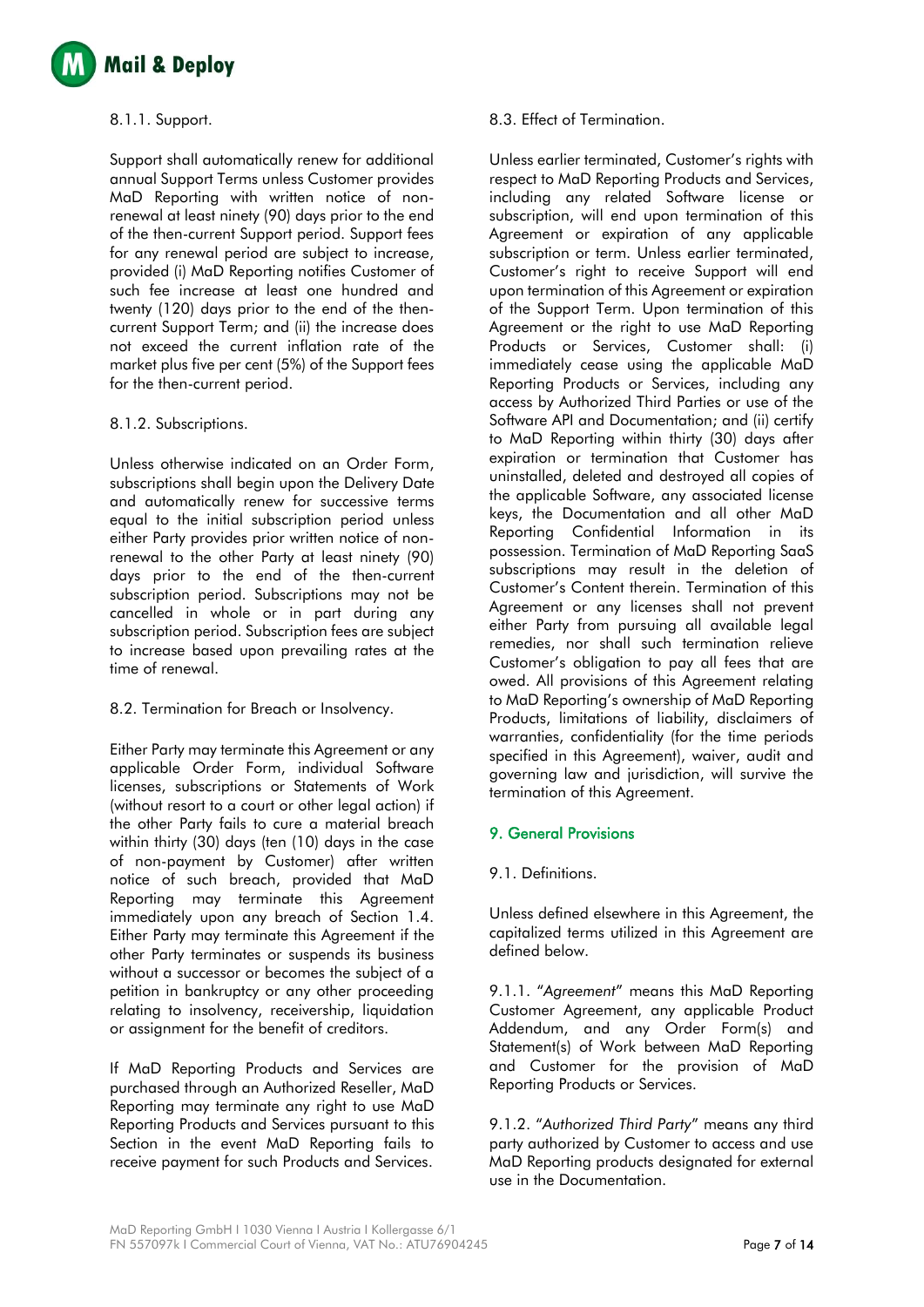

9.1.3. "*Authorized Reseller*" means a reseller, distributor or other partner authorized by MaD Reporting to sell MaD Reporting products or Services.

9.1.4. "*Authorized User*" means an employee or independent contractor of the Customer, who has been authorized by Customer to use MaD Reporting products in accordance with the terms and conditions of this Agreement and has been allocated a license for which the applicable fees have been paid or user credentials.

9.1.5. "*Confidential Information*" means nonpublic information that is disclosed by or on behalf of a Party under or in relation to this Agreement that is identified as confidential at the time of disclosure or should be reasonably understood to be confidential or proprietary due to the nature of the information and/or the circumstances surrounding its disclosure. Confidential Information does not include information which, and solely to the extent it: (i) is generally available to the public other than as a result of a disclosure by the receiving Party or any of its representatives; (ii) was known to the receiving Party prior to the date hereof on a nonconfidential basis from a source other than disclosing Party or its representatives; (iii) is independently developed by the receiving Party without the benefit of any of the disclosing Party's Confidential Information; (iv) becomes lawfully known to the receiving Party on a nonconfidential basis from a source (other than disclosing Party or its representatives) who is not prohibited from disclosing the information to the receiving Party by any contractual, legal, fiduciary or other obligation; or (v) was disclosed by the disclosing Party to a third party without an obligation of confidence. In any dispute concerning the applicability of these exclusions, the burden of proof will be on the receiving Party and such proof will be by clear and convincing evidence.

9.1.6. "*Consulting Services*" means any mutually agreed upon consulting services performed by MaD Reporting under the terms of this Agreement and any applicable Order Form or Statement of Work.

9.1.7. "Content" means information, data, media or other content provided by Customer or any Authorized User for use MaD Reporting SaaS Services.

9.1.8. "Customer" means an individual or company that has entered into this Agreement by

electronically accepting the terms or by accessing or using the MaD Reporting Products; or where an Order Form has been executed, then Customer means the entity identified on the Order Form

9.1.9. "*Delivery Date*" means the date on which access to the MaD Reporting Products is initially made available (via download or otherwise) to Customer or to the Authorized Reseller as applicable, which date may be specified in an Order Form

9.1.10. "*Documentation*" means the thencurrent user documentation for MaD Reporting Products, available at help.mail-anddeploy.com.

9.1.11. "*Education Services*" means any training or education services performed by MaD Reporting, under the terms of this Agreement and any applicable Order Form or Statement of Work.

9.1.12. "External Use" means an Authorized Third Party's use of any MaD Reporting Products, which are designated for external use in the Documentation, provided such use is solely in connection with Customer's business relationship with the Authorized Third Party.

9.1.13. "IP Claim" means a claim brought by a third party alleging that the MaD Reporting Products, as delivered by MaD Reporting and used as authorized under this Agreement, infringes upon any third-party copyright, trademark or a patent.

9.1.14. "*Order Form"* means a written document, executed by the Parties, pursuant to which Customer orders MaD Reporting Products or Services to be performed by MaD Reporting and executed by the Parties or by Customer and an Authorized Reseller.

9.1.15. "*Party*" or "*Parties*" means MaD Reporting and Customer, individually and collectively, as the case may be.

9.1.16. "MaD Reporting Acceptable Use Policy" means MaD Reporting's then-current Hosted SaaS Services Acceptable Use Policy located at www.mail-and-deploy.com.

9.1.17. "*MaD Reporting* SaaS" means a subscription-based, hosted solution provided and managed by *MaD Reporting* under this Agreement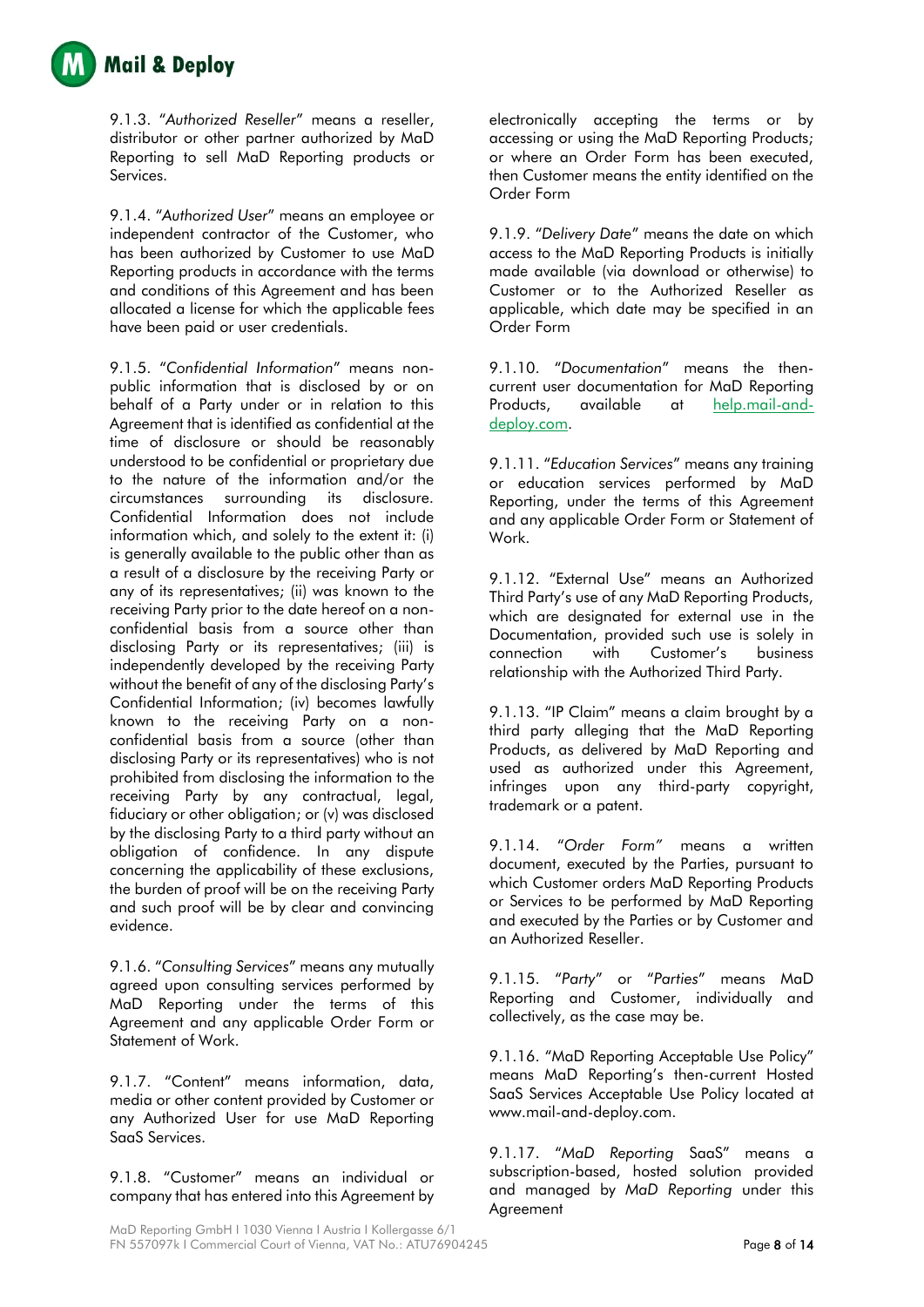

9.1.18. "*MaD Reporting Marks*" means MaD Reporting's trademarks, service marks, trade names, logos, and designs, relating to *MaD Reporting* used by Customers, whether or not specifically recognized, registered or perfected, including without limitation, those listed on *MaD Reporting*'s website.

9.1.19. "*MaD Reporting Products*" means Software and MaD Reporting SaaS. MaD Reporting Products do not include Services or early release, beta versions or technical previews of product offerings

9.1.20. "*Services*" means Support, Consulting Services or Education Services provided by MaD Reporting pursuant to an Order Form or Statement of Work. Services do not include Subscription Services.

9.1.21. "*Software*" means the generally available release of the MaD Reporting software, in object code form, initially provided or made available to Customer as well as updates thereto that MaD Reporting elects to make available at no additional charge to all of its customers that subscribe to Support for the Software.

9.1.22. "*Statement of Work*" means a document agreed to by the Parties that describes Consulting Services to be performed by MaD Reporting pursuant to this Agreement.

9.1.23. "Support" means end user support and access to updates for the MaD Reporting Products, which are provided by MaD Reporting as part of a subscription or pursuant to a support contract.

9.1.24. *Third-Party* Materials. MaD Reporting may incorporate or otherwise access certain open source or other third-party software, data, services or other materials for the hosting and delivery of the MaD Reporting Products, which are identified in the Documentation "(the "Third-Party Materials"). MaD Reporting represents that if MaD Reporting is used in accordance with this Agreement, such use shall not violate any license terms for the Third Party Materials. MaD Reporting MAKES NO OTHER REPRESENTATION, WARRANTY, OR OTHER COMMITMENT REGARDING THE THIRD PARTY MATERIALS, AND HEREBY DISCLAIMS ANY AND ALL LIABILITY RELATING TO CUSTOMER'S USE THEREOF.

9.2. *Connectivity to Third-Party Applications*. Use of MaD Reporting Products to connect or

interoperate with or access third- party webbased applications or services may be governed by terms and conditions established by such third party. Third-party application programming interfaces and other third-party applications or services ("Third-Party Applications") are not managed by MaD Reporting, and MaD Reporting shall have no liability for connectivity if any Third-Party Applications are changed or discontinued by the respective third parties. MaD Reporting does not support, license, control, endorse or otherwise make any representations or warranties regarding any Third-Party Applications.

9.3. *Evaluation*. If the Customer is provided with MaD Reporting products for evaluation purposes ("Evaluation Products"), use of the Evaluation Products is only authorized in a non-production environment and for the period limited by the corresponding license key or credentials. If Customer is provided access to an evaluation of MaD Reporting SaaS, MaD Reporting will make the applicable MaD Reporting SaaS available to Customer for its internal business operations on an evaluation basis free of charge until the earlier of: (a) the end of the evaluation period; (b) the start date of any purchased MaD Reporting SaaS subscription ordered by Customer; or (c) termination by MaD Reporting in its sole discretion. ANY CONTENT IN MaD Reporting SaaS, AND ANY CONFIGURATION CHANGES MADE TO THE MaD Reporting SaaS BY OR FOR CUSTOMER, DURING AN EVALUATION MAY BE PERMANENTLY LOST UNLESS: (A) CUSTOMER PURCHASES A SUBSCRIPTION FOR MaD Reporting SaaS OR (B) CUSTOMER EXPORTS SUCH CONTENT BEFORE THE END OF THE EVALUATION PERIOD.

Notwithstanding any other provision in this Agreement, licenses for the Evaluation Products are provided "AS IS" without indemnification, support, or warranty of any kind, expressed or implied. In no event will MaD Reporting's maximum cumulative liability for Evaluation Products exceed one thousand euros (EUR 1.000).

9.4. *Early Release Products*. MaD Reporting may, in its discretion, periodically provide certain Customers with an opportunity to test additional early release features or functionality in connection with MaD Reporting Products. Customer may decline to participate in the testing of such additional features or functionality at any time. Customer acknowledges that such features or functionality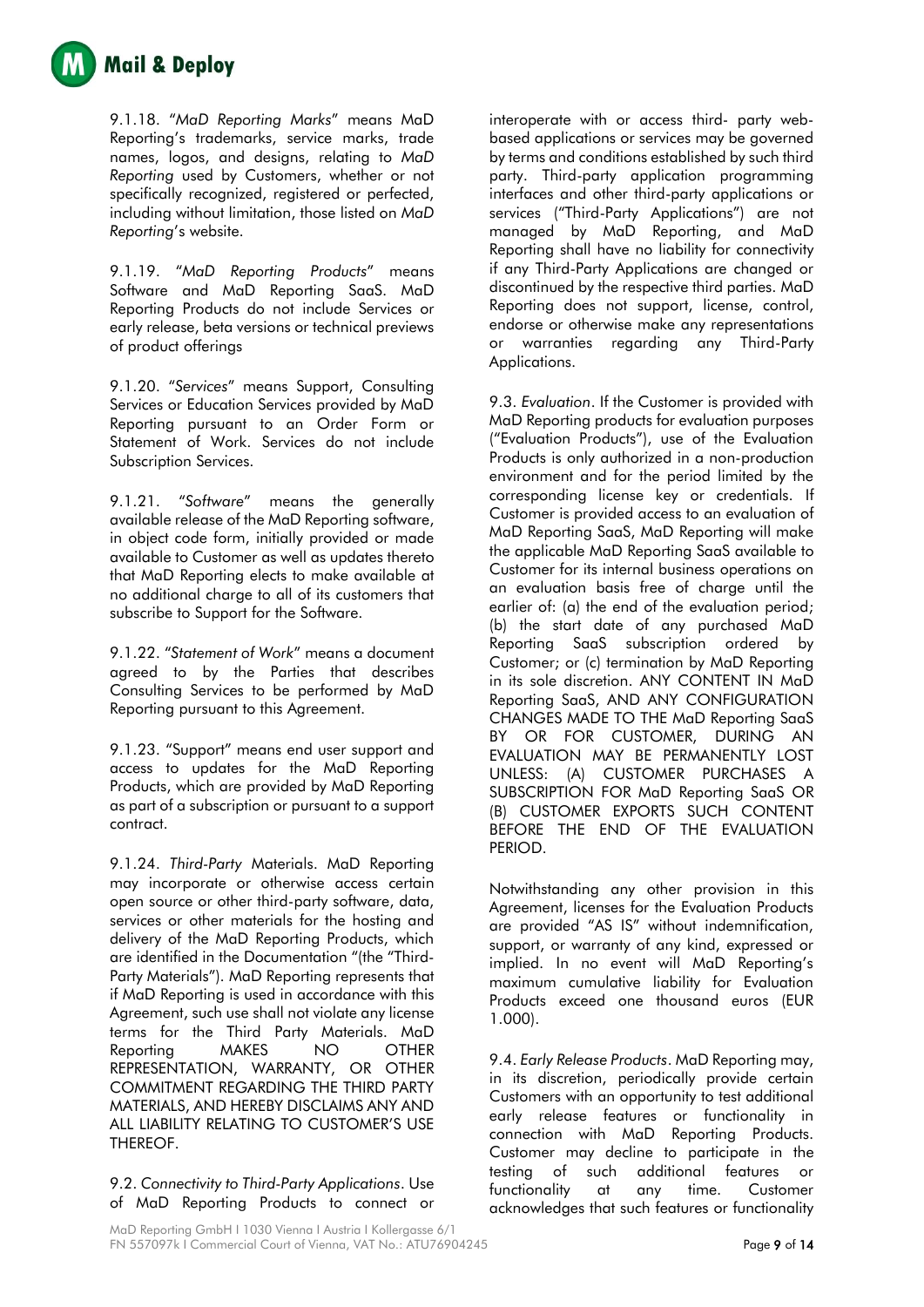

are not considered part of the MaD Reporting Products under this Agreement, are not supported, are provided "as is" with no warranties of any kind and may be subject to additional terms. MaD Reporting reserves the right at any time, in its sole discretion, to discontinue provision of, or to modify, any such features or functionality provided for testing purposes.

9.5. *Assignment*. The customer will not assign or transfer this Agreement or its rights and obligations hereunder to any third party without the prior written consent of MaD Reporting. For purposes of this Section, any change of control of Customer, whether by merger, sale of equity interests or otherwise, will constitute an assignment requiring the prior written consent of MaD Reporting. Any attempt by Customer to assign this Agreement or its rights and obligations hereunder in violation of this Section will be null and void. MaD Reporting is free to assign or transfer any or all of its rights or obligations under this Agreement at its discretion. All terms of this Agreement will be binding upon, inure to the benefit of, and be enforceable by and against the respective successors and permitted assigns of MaD Reporting and Customer.

9.6. *Compliance with Laws*. Customer agrees at all times to comply with all applicable laws and regulations in its performance of this Agreement, which may include, without limitation, U.S. and E.U. export control laws and regulations, and regulations declared by the U.S. Department of the Treasury Office of Foreign Assets Control, the Council of the E.U. and their counterparts under applicable law ("Export Control Laws"). Customer will indemnify, defend and hold harmless MaD Reporting and its respective officers, agents and employees from and against any and all losses, costs, claims, penalties, fines, suits, judgments and other liabilities (including applicable attorney's fees) arising out of, relating to or resulting from Customer's failure to comply with any Export Control Laws.

9.7. *Governing Law and Jurisdiction*. This Agreement is governed by the laws of the Republic of Austria and is interpreted in accordance with such (except the United Nations Convention on Contracts for the international sale of goods) and all disputes, conflicts or claims resulting from or in connection with this Agreement or the violation, termination or invalidity thereof are exclusively subject to the relevant courts of Vienna, Austria and conducted in the English language.

The Parties hereby expressly and irrevocably submit to the exclusive jurisdiction of such courts or arbitral bodies for the purpose of any such suit, action or proceeding. Notwithstanding anything to the contrary in this Agreement, either Party may at any time seek injunctive or interlocutory relief in a court of competent jurisdiction in order to protect any urgent interest of such Party, including, but not limited to, the confidentiality and use restrictions of this Agreement.

TO THE EXTENT AVAILABLE UNDER APPLICABLE LAW, CUSTOMER EXPRESSLY WAIVES ANY RIGHT TO A JURY TRIAL REGARDING DISPUTES RELATED TO THIS AGREEMENT. If this Agreement is translated, the controlling version of this Agreement shall be the English language version in the event of any conflict.

9.8. *Force Majeure*. Neither Party shall be liable to the other for any delay or failure to perform any obligation under this Agreement (except for a failure to pay fees) if the delay or failure is due to unforeseen events, which occur after the effective date of this Agreement and which are beyond the reasonable control of the Parties, such as strikes, blockade, war, terrorism, riots, natural disasters, refusal of license by the government or other governmental agencies, pandemics, failure or diminishment of power, telecommunications or data networks or services, malicious attacks or materials shortage in so far as such an event prevents or delays the affected Party from fulfilling its obligations and such Party is not able to prevent or remove the force majeure at reasonable cost.

9.9. *Notices*. All notices concerning a default, breach or violation of this Agreement by MaD Reporting must be in writing and delivered to MaD Reporting: (a) by certified or registered mail; or (b) by an internationally recognized express courier, and shall be addressed to: MaD Reporting GmbH, Kollergasse 6, 1030 Vienna, Austria, Attention: Management.

All other notices to MaD Reporting, including account-related communications or complaints, will be electronically sent to MaD Reporting at [info@mail-and-deploy.com.](mailto:info@mail-and-deploy.com) Unless otherwise specified in writing by the Customer, all notices to Customer shall be sent to the address provided by Customer in the Order Form.

Notices will be deemed received when an e-mail is received in full (or else on the next business day if it is received on a weekend or a public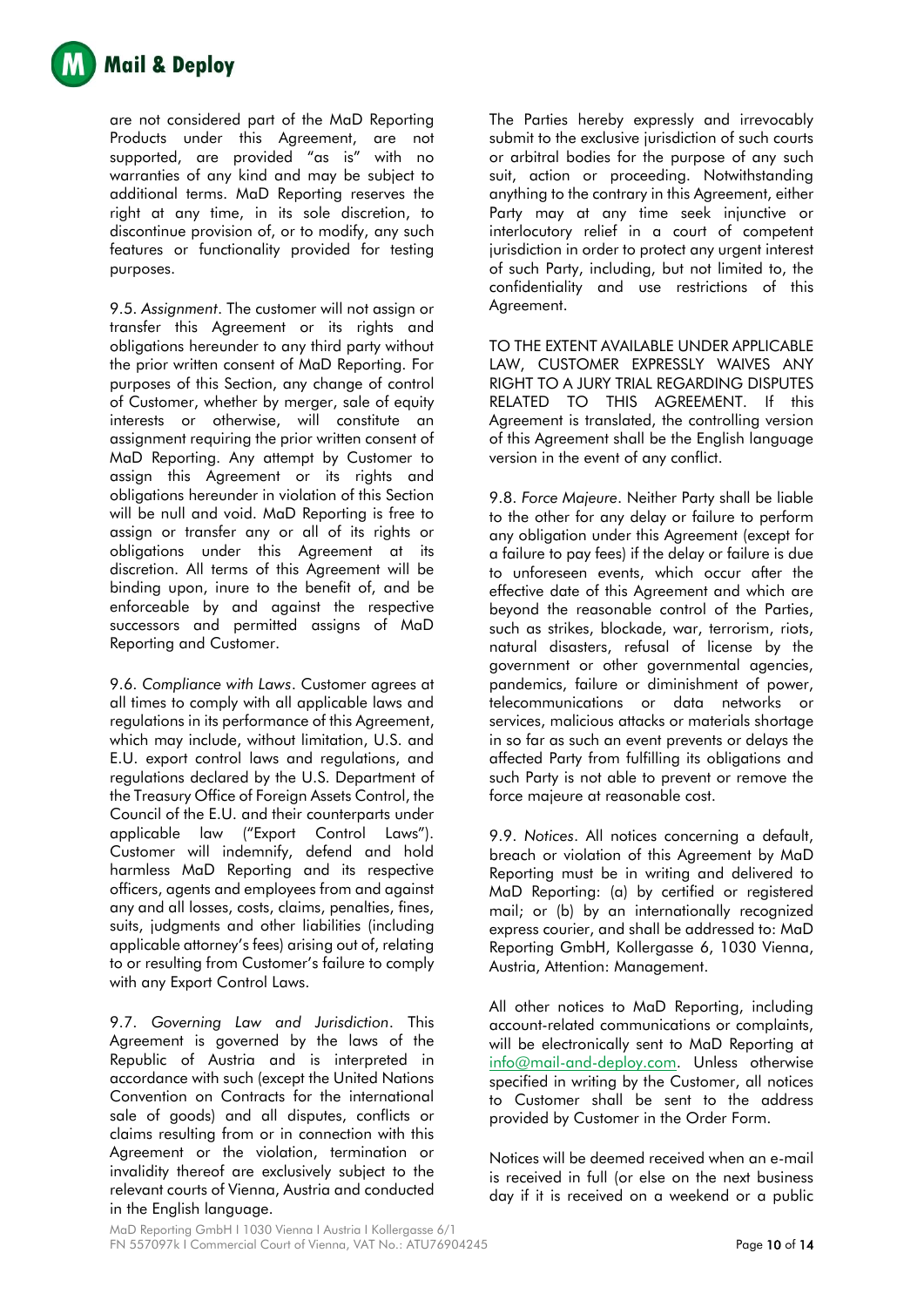

holiday in the place of receipt) or in the case of postal communication, 3 days after the date of posting.

9.10. *Relationship between the Parties*. The Parties are independent contractors. Nothing in this Agreement will be construed to create an agency, joint venture, partnership, fiduciary relationship, joint venture or similar relationship between the Parties.

9.11. *Waiver*. No term of this Agreement will be deemed waived and no breach excused unless such waiver or excuse shall be in writing and signed by the Party issuing the same. Neither this Agreement nor any Order Form shall be dependent on the Customer issuing a purchase order. The customer acknowledges that any purchase order is for its administrative convenience only and that MaD Reporting has the right to issue an invoice and collect payment without a corresponding purchase order. Any additional or conflicting terms or conditions in any purchase order or other ordering documentation shall have no legal force or effect.

9.12. *Equitable Relief.* The customer acknowledges that MaD Reporting may be irreparably harmed by a breach of the terms of this Agreement and that damages, alone, may not be an adequate remedy. Customer agrees that, in addition to any other rights or remedies permitted under applicable law, MaD Reporting will have the right to enforce this Agreement by injunctive or other equitable relief without the need to prove actual damages or post a bond.

9.13. *Limitation*. Subject to applicable law, no action, regardless of form, arising out of this Agreement may be brought by Customer more than two (2) years after the cause of action arose.

9.14. *Entire Agreement; Severability; Language*. This Agreement, any attachments hereto or documents referenced in the Agreement are the complete statement of the mutual understanding of the Parties and supersedes and cancels all previous written and oral agreements and communications pertaining to the subject matter of this Agreement. This Agreement may not be modified except in writing and signed by both Parties. If any provision of this Agreement is found by a court of competent jurisdiction to be invalid or unenforceable, that provision will be limited to the minimum extent necessary so that this Agreement will otherwise remain in force and effect. In the event of any conflicts or

inconsistencies, the following order of precedence shall apply, but only with respect to the specific subject matter of each: (i) the addendum; then (ii) this Agreement; then (iii) the Order Form. (For the avoidance of doubt, where an Order Form includes additional and more specific terms and conditions with respect to a concept addressed generally in this Agreement or does not address a concept addressed herein, no conflict shall be deemed to exist). The English language version of this Agreement shall be the governing version used when interpreting or construing this Agreement.

9.15. *Construction*. For purposes of this Agreement: (i) the words "include," "includes" and "including" are deemed to be followed by the words "without limitation"; (ii) the word "or" is not exclusive; and (iii) words denoting the singular have a comparable meaning when used in the plural, and vice-versa. A Party's role in drafting this Agreement shall not be a basis for construing this Agreement in any manner against such Party. Any MaD Reporting Order Form and the schedules and exhibits attached thereto are an integral part of this Agreement to the same extent as if they were set forth verbatim herein.

9.16. *Publicity*. Customer hereby grants MaD Reporting the right to list Customer as a customer of MaD Reporting along with other customers in marketing materials such as the MaD Reporting website, customer-facing presentations and press releases.

9.17. *Amendment*. MaD Reporting may amend this MaD Reporting User License Agreement from time to time and post the new version on the MaD Reporting website (available at www.mail-and-deploy.com), following which all use of the Software will be governed by that version.

## II. MaD REPORTING SOFTWARE TERMS

The terms in this Section II apply exclusively to Software licensed by Customer under this Agreement.

10.1. Limited Perpetual Warranty.

With regard to perpetual Software licenses issued under this Agreement the following limited warranty shall apply: MaD Reporting warrants that the initial version of the Software delivered hereunder (but excluding any updates thereto provided as a result of Support) provides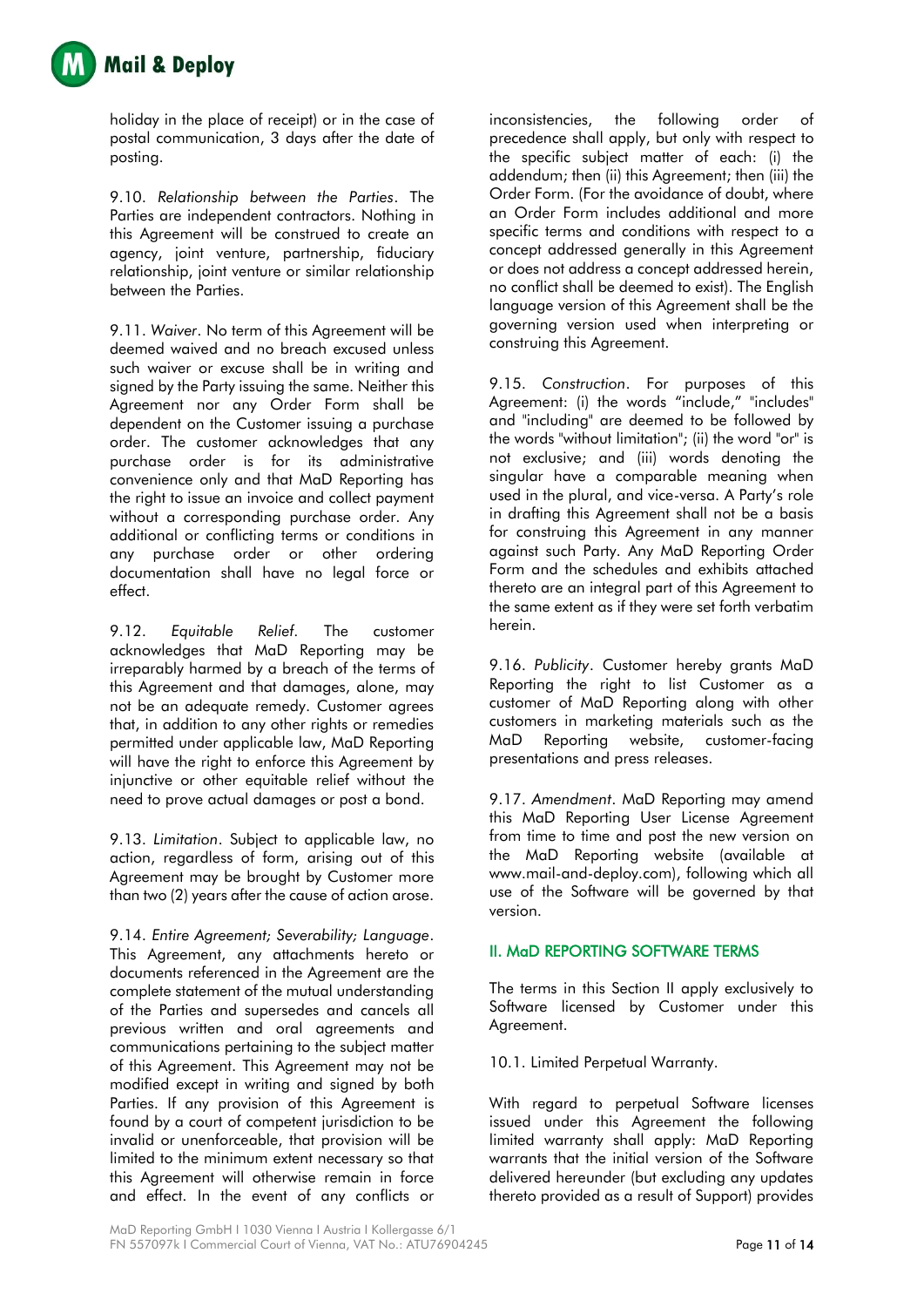

the functionalities set forth in the Documentation (the "agreed upon functionalities") for the limited warranty period following the Delivery Date when used on the recommended hardware configuration. As used in this Section, "limited warranty period" means one (1) year. Nonsubstantial variation from the agreed-upon functionalities shall not be considered and does not establish any warranty rights. To make a warranty claim, Customer must notify MaD Reporting in writing during the limited warranty period. If the functionalities of the Software vary substantially from the agreed-upon functionalities, MaD Reporting shall be entitled, by way of re-performance and at its own discretion, to repair or replace the Software. If this fails, Customer is entitled to cancel the purchase agreement (rescission).

10.2. Limited Subscription Warranty.

With regard to subscriptions issued under this Agreement, the following limited warranty shall apply:

10.2.1. The Parties agree and acknowledge that MaD Reporting Products, is provided "without warranty of any kind, express or implied, including but not limited to, the implied warranties of merchantability, satisfactory quality, and fitness for a particular purpose, whereas MaD Reporting shall remedy any defects in kind as part of its ongoing support obligations which are included and fully compensated by the Support Fee. Further, MaD Reporting and its vendors disclaim any warranty that the Customer's use of MaD Reporting Products will be uninterrupted or error-free. MaD Reporting does not warrant or guarantee that it will correct any errors or inaccuracies in the Software in due time. The Customer's use of MaD Reporting Products is solely at its own risk.

THE CUSTOMER IS RESPONSIBLE FOR ENSURING THAT HIS COMPUTER SYSTEM MEETS ALL RELEVANT TECHNICAL SPECIFICATIONS NECESSARY TO USE THE SOFTWARE AND IS COMPATIBLE WITH THE SOFTWARE. MaD Reporting IS SOLELY RESPONSIBLE FOR ALL COSTS AND EXPENSES ASSOCIATED WITH RECTIFICATION, REPAIR, LOSS OR DAMAGE CAUSED BY ANY SUCH DEFECTS OR ERRORS.

10.2.2. The Parties agree and acknowledge that the following modifications of Customer's statutory warranty rights shall apply: (a)MaD Reporting shall have no liability for initial material defects of the Software (Sachmängel) regardless of whether they have been caused by MaD Reporting's fault (verschuldensunabhängig);(b)The Customer's (i) right of reduction (Minderung), (ii) set-off and (iii) retention shall be excluded unless, as regards to (ii) and (iii), Customer asserts such rights on the basis of claims that have been asserted by a final court judgment;(c)Any warranty claims of the Customer against MaD Reporting shall become time-barred 12 months after the start of the statutory warranty period; and(d) For the avoidance of doubt, the Parties agree and acknowledge no further warranty period shall apply in regard to updates or upgrades to the Software that MaD Reporting provides during the initial or any renewal term of the subscription licenses. Any damage claim Customer has under an applicable warranty shall be limited by the limitation of liability provision set forth under Section 5 of this Agreement.

THE LIMITED WARRANTIES IN THIS SECTION DO NOT APPLY TO SOFTWARE OR SERVICES PROVIDED TO CUSTOMER FREE OF CHARGE, OR SOFTWARE THAT HAS BEEN ALTERED BY CUSTOMER, OR TO UPDATES PROVIDED UNDER SUPPORT, TO THE EXTENT SUCH ALTERATIONS CAUSED A DEFECT.

10.3. Exclusions. MaD Reporting will have no liability for any warranty claim, or any obligation to correct any defect or problem with the Software, to the extent that it arises out of: (i) any use of the Software not in accordance with the Documentation; (ii) any unauthorized modification or alteration of the Software; or (iii) any use of the Software in combination with any third-party software or hardware not specified in the Documentation.

# III. MaD REPORTING SaaS TERMS

The terms in this Section III apply exclusively to the access and use of MaD Reporting SaaS by Customer.

## 11. Customer Responsibilities

11.1. Content. Customer acknowledges and agrees that it has sole responsibility: (i) to administer user access to MaD Reporting SaaS and the Content, (ii) for the input and administration of Content in MaD Reporting SaaS, including deletion of Content, (iii) to ensure it has all rights necessary to use, transmit and display Content and for MaD Reporting to host, store, adapt or integrate such Content as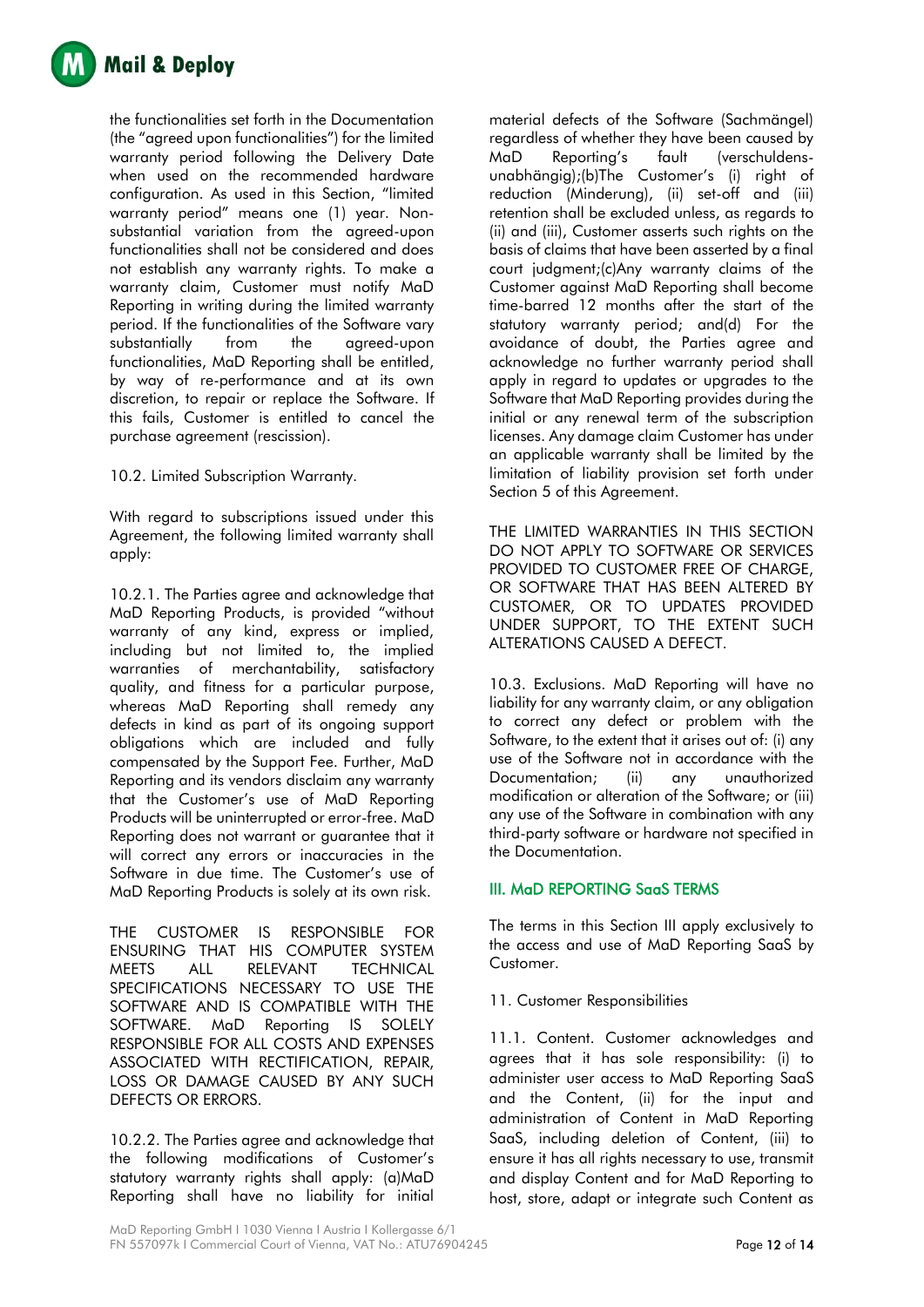

required to provide MaD Reporting SaaS, (iv) for maintaining Content on the systems from which they are sourced and making backup copies of Content. Customer hereby represents and warrants on behalf of itself and its Authorized Users that it has all of the rights in the Content necessary for the use, display, publishing, sharing and distribution of the Content and that such use of the Content under this Agreement does not violate any third-party rights, laws or this Agreement. MaD Reporting is not responsible for the accuracy, completeness, appropriateness, copyright compliance or legality of any Content.

11.2. *Authorized Third Parties*. If Customer chooses to have an Authorized Third Party access MaD Reporting SaaS on its behalf, including MaD Reporting employees accessing MaD Reporting SaaS at Customer's request, Customer acknowledges that Customer, and not MaD Reporting, is solely responsible and liable for (i) the acts and omissions of such Authorized Third Party in connection with MaD Reporting SaaS; (ii) any Content that Customer requests or instructs the Authorized Third Party to include in MaD Reporting SaaS; and (iii) the issuance, removal and/or deactivation of the credentials issued for such Authorized Third Party.

11.3. Customer may not use MaD Reporting SaaS to transmit or host data controlled for export under Export Control Laws without prior written consent from MaD Reporting. Customer represents and warrants that it shall not use, resell, export, distribute, transfer or allow access to MaD Reporting SaaS or any related technical data, directly or indirectly, to or for the benefit of any persons (including persons designated as Specially Designated Nationals or under similar designations), entities, governments, or destinations, or for any end use prohibited by the Export Control Laws.

## 12. Security and Privacy

12.1. *Security*. MaD Reporting will use commercially reasonable, industry standard security measures in providing MaD Reporting SaaS and will comply with such data security regulations applicable to MaD Reporting SaaS. MaD Reporting has implemented appropriate technical and procedural safeguards to protect and secure Content. MaD Reporting SaaS are hosted and delivered from data centers operated by a third-party provider, which is solely responsible for the underlying infrastructure and hosting of MaD Reporting SaaS. MaD Reporting reserves the right to remove or update its thirdparty provider. Customer is solely responsible for any breach or loss resulting from: (i) Customer's failure to control user access; (ii) failure to secure Content which Customer transmits to and from MaD Reporting SaaS; and (iii) failure to implement security configurations and encryption technology to protect Content.

12.2. *Privacy*. You acknowledge that the MaD Reporting SaaS is hosted by a third party provider. You should refer to the privacy policy posted by such third party providers, and the policies referred to therein, which shall apply to the Services. MaD Reporting's Privacy Policies shall apply to your registration and User Account information only and is located at www.mailand-deploy.com. All Content used by or within MaD Reporting SaaS may be stored on servers located in various regions, including the EU, and Customer may select (where available) the region in which its Content resides. Customer and Authorized Users are not permitted to store, maintain, or process payment card information or related financial information subject to Payment Card Industry Data Security Standards, Protected Health Information (as defined under the Health Insurance Portability and Accountability Act of 1996 (HIPAA)), or other sensitive data in the MaD Reporting SaaS.

# 13. MaD Reporting SaaS Warranty

13.1. Warranty. MaD Reporting warrants that MaD Reporting SaaS will perform substantially in accordance with the applicable Documentation when used as authorized under this Agreement. This warranty will not apply (i) unless Customer notifies MaD Reporting of a claim under this warranty within 30 days of the date on which the condition giving rise to the claim first appears, or (ii) the event giving rise to the warranty claim was caused by misuse, unauthorized modifications, or third-party hardware, software or services. Customer's exclusive remedy and MaD Reporting's sole liability with regard to any breach of this warranty will be, at MaD Reporting's option and expense, to either: (i) repair or replace the non-conforming MaD Reporting SaaS or (ii) terminate the affected MaD Reporting SaaS and refund Customer, on a pro rata basis, any unused, prepaid fees as of the